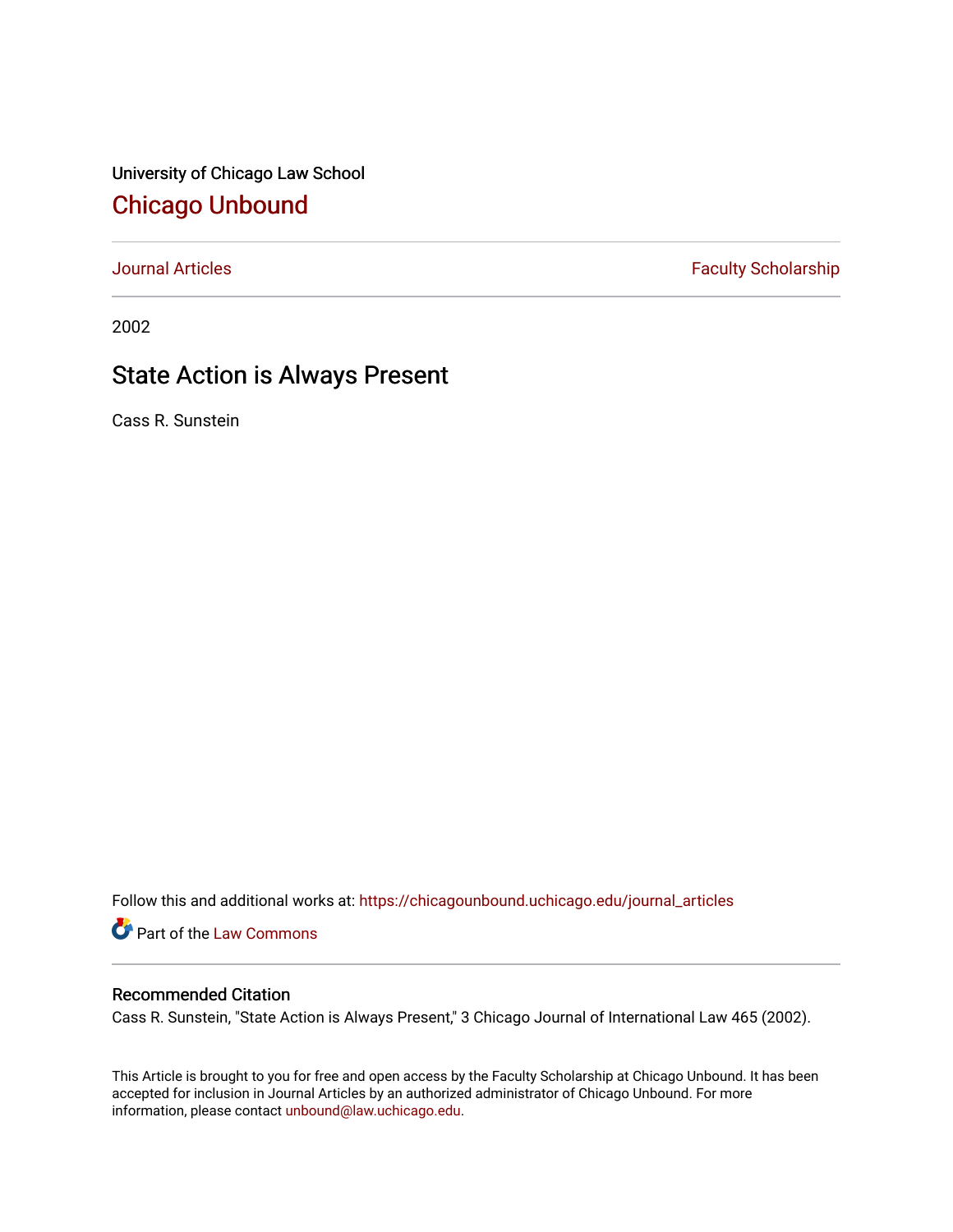## State Action is Always Present Cass R. Sunstein

What is the place of social and economic guarantees in a democratic constitutional order? Do such guarantees place a special strain on the judiciary? Do they help poor people? What is the relationship between such guarantees and doctrines involving state action and the horizontal application of constitutional norms?

Mark Tushnet does not attempt to answer these questions directly. But he casts new light on them by analyzing a number of cases in which courts have, or have not, taken their constitutions to alter background rules of property, contract, and tort. Tushnet contends that the rise of the activist state, understood as some form of social democracy, unsettles preexisting understandings of the relationship between constitutional norms and the private sector. In the classical liberal state, the constitution does not apply horizontally; there are no economic guarantees; and what counts as state action is relatively clear. But once the state assumes "affirmative obligations," constitutional norms might well be triggered, and the state's failure to alter the background rules of property and contract law might well raise serious constitutional problems. To borrow from Tushnet's summary of his complex account: In a "thin social democratic nation," such as Canada, courts are placed in a new and extremely difficult position, being forced either to "enforce obviously arbitrary lines between what they treat as state action and what they do not," or to work out "the set of entitlements people should have in a thicker social democracy."

Much of what Tushnet says is highly illuminating, but I think that there are several gaps in his discussion. I emphasize two points here. First, the classical liberal state assumes affirmative obligations, and does so no less than the social democratic state. The obligations are different, but they are not less affirmative. The widespread neglect of this point, within the legal and political culture, has led to serious failures in analysis, and the failures are not innocuous. Second, state action is always present.

**<sup>\*</sup>** Karl **N.** Llewellyn Distinguished Service Professor of Jurisprudence, Law School, Department **of** Political Science and the College, University of Chicago.

**<sup>1.</sup>** Mark Tushner, *State Action, Social Welfare Rights, and the Judicial Role: Some Comparative Observations,* **3** ChiJ Intl L 435 (2002).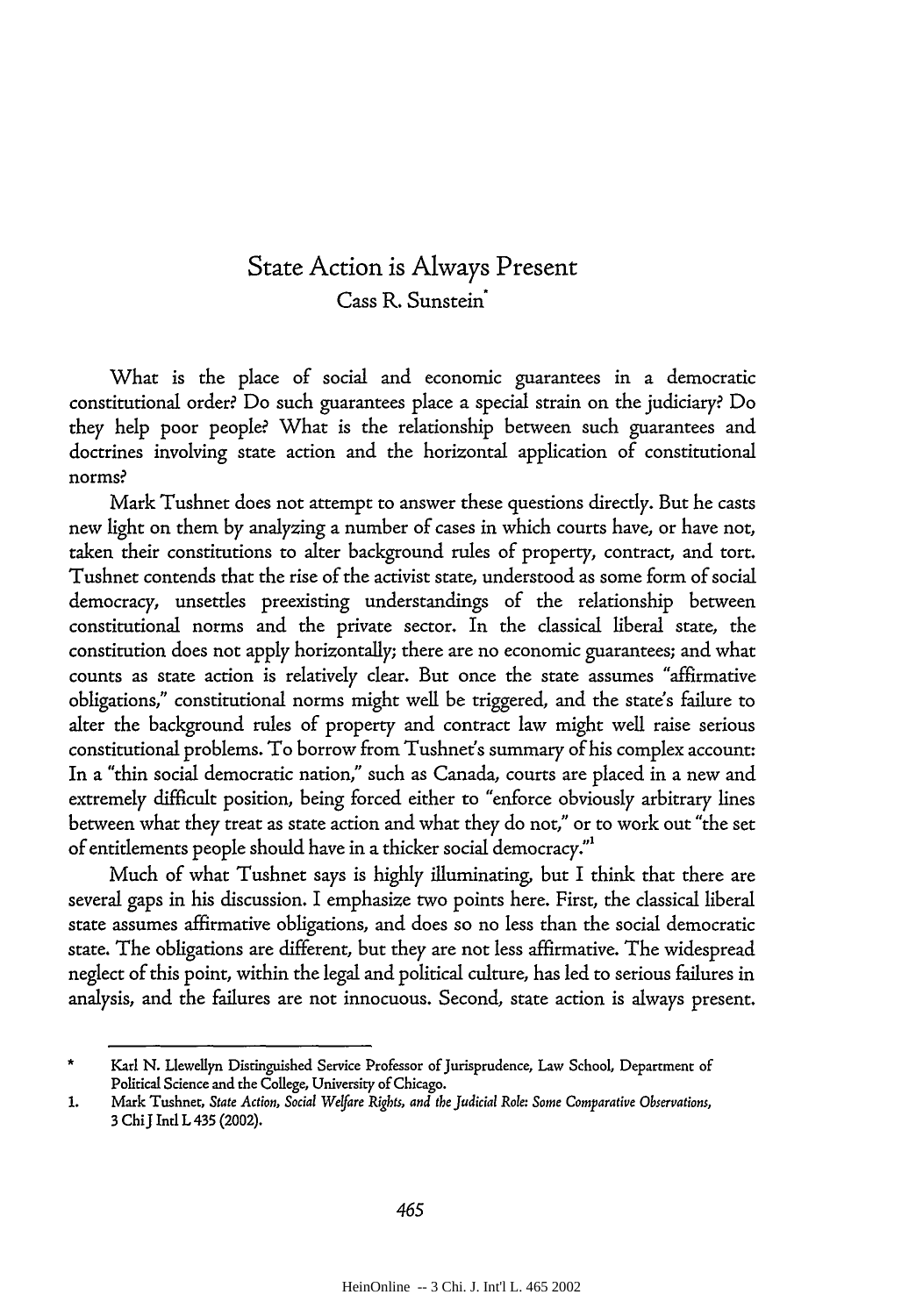The constitutional question, in any system that has a state action requirement, is not whether there is state action, but whether the relevant state action is unconstitutional. That is a hard question on the merits, but it is not a hard state action question. A thin social democracy may struggle with constitutional issues, but by virtue of its status as a thin social democracy, it ought not to have any special struggle with questions involving state action or horizontal effect. A nation that currently embraces social democracy might create, at the constitutional level, social and economic rights, or it might not. A nation that currently rejects social democracy might offer, at the constitutional level, social and economic rights, or it might not. The legal questions involve the merits.

I now offer some details about these two points.

**1.** *The so-called activist state is no more activist than what preceded it.* Tushnet speaks of the "rise of the activist state," which he contrasts with the "classical liberal state." In his view, the "activist state ... is defined by the fact that it *has* affirmative obligations."2 This is the conventional understanding. But the conventional understanding is an unfortunate way of seeing the relevant categories. Most of the so-called negative rights require governmental assistance, not governmental abstention. Those rights cannot exist without public assistance. Consider, for example, the right to private property. As Bentham wrote, "Property and law are born together, and die together. Before laws were made there was no property; take away laws, and property ceases."' In the state of nature, private property cannot exist, at least not in the way that it exists in a free society. In the state of nature, any property "rights" must be protected either through self-help-useful to the strong, not to the weak-or through social norms. This form of protection is far too fragile to support a market economy or indeed the basic independence of citizens. As we know it, private property is both created and protected by law; it requires extensive governmental assistance.

The same point holds for the other foundation of a market economy, the close sibling of private property: freedom of contract. For that form of freedom to exist, it is extremely important to have reliable enforcement mechanisms in the form of civil courts. The creation of such mechanisms requires action, not abstention. Nor is the point—the dependence of rights on public assistance—limited to the foundations of a market economy. Take, for example, the right to be free from torture and abuse, perhaps the defining "negative" freedom. Of course it is possible to say this right is a "negative" safeguard against public intrusion into the private domain. But as a practical matter, this right requires a state apparatus willing to ferret out and to punish the relevant rights violations. If the right includes protection against private depredations, it cannot exist simply with governmental abstention. If the right is limited to

<sup>2.</sup> **Id** at 442 (emphasis in original).

**<sup>3.</sup>** Jeremy Bentham, *The Theory of Legislation* **113** (Harcourt, Brace **1931)** (C.K. Ogden, ed) (Richard Hildreth, trans, from Etienne Dumont, ed).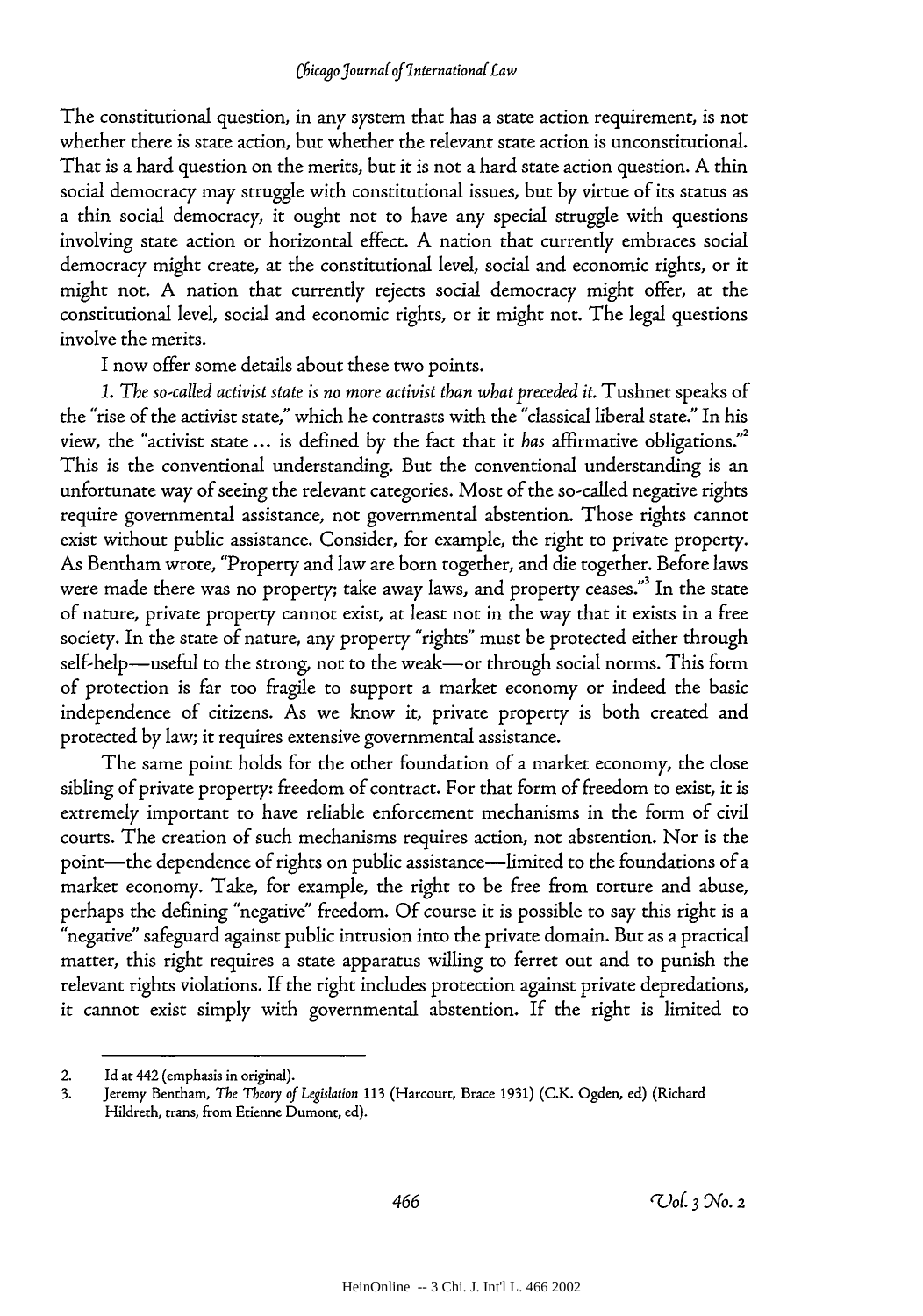protection against public abuse of power, it can be satisfied by abstention; but in practice, abstention from torture and abuse must be guaranteed by a public apparatus that will deter and punish misconduct. Some rights require the government to protect against its own rights violations. If we go down the list of conventional private rights, we will see this same point at every turn.

There is a larger implication, with direct relevance to the question of social and economic rights. All constitutional rights have budgetary implications; all constitutional rights cost money.' If the government plans to protect private property, it will have to expend resources to ensure against both private and public intrusions. If the government wants to protect people against unreasonable searches and seizures, it will have to expend resources to train, monitor, and discipline the police. If the government wants to protect freedom of speech, it must, at a minimum, take steps to constrain its own agents; and these steps will be costly. It follows that insofar as they are costly, social and economic rights are not unique.

Now it is possible that such rights are unusually costly. To ensure, for example, that everyone has housing, it will be necessary to spend more than must be spent to ensure that everyone is free from unreasonable searches and seizures. But any such comparisons are empirical and contingent; they cannot be made on an a priori basis. We could imagine a society in which it costs a great deal to protect private property, but not so much to ensure basic subsistence.

2. State action is always present, and the real question involves the merits—the meaning of *the relevant constitutional guarantees.* Much discussion of the state action question, and the "horizontal" application of constitutional norms, seems to me confused, because it disregards the extent to which the state is present in the arrangements under challenge. I do not think that Tushnet neglects this point, but I believe that the failure to recognize it accounts for serious conceptual problems in the United States and in Canada, and undoubtedly elsewhere.

Suppose, for example, that an employer refuses to hire women, or discharges people who disclose that they are homosexual. If the employer's acts are challenged on constitutional grounds, we might ask whether constitutional norms apply to the employer's action. But we might also ask whether the constitution permits the existing background law, undoubtedly a product of the state, to authorize the relevant decisions by the employer. If an employer is discharging people, or refusing to hire them, and is being allowed to do so, it is not because nature has decreed anything. It is because the law has allocated the relevant rights to the employer. The legitimacy of that allocation is a constitutional question to be decided on the merits. We do not have to worry much about whether there is state action or whether the constitution's norms apply horizontally.

<sup>4.</sup> This is the theme of Stephen Holmes and Cass R. Sunstein, *The Cost of Rights: Why Liberty Depends on Taxes* (Norton 1999).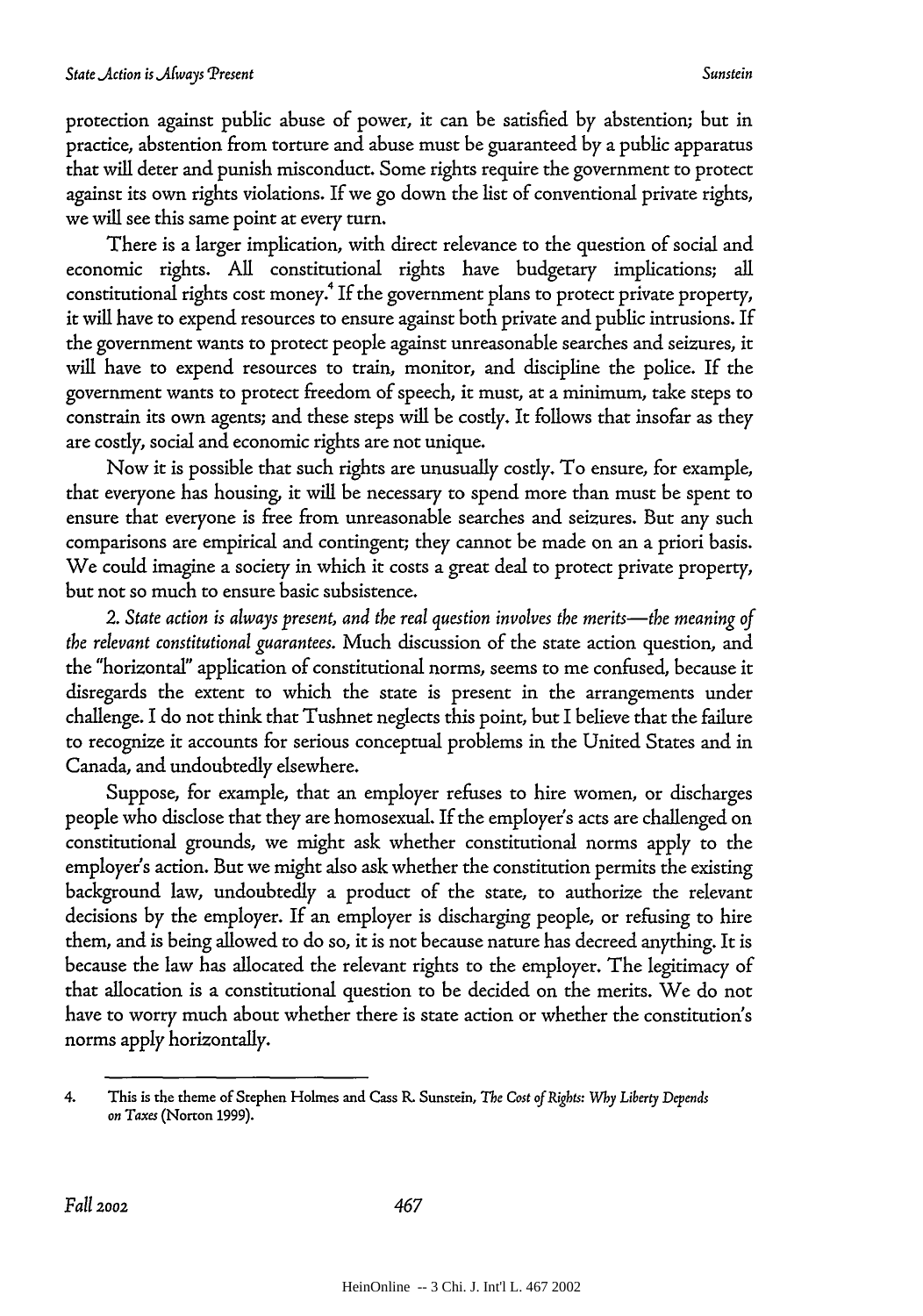## *Chicasojournafof Iternationa(Law*

To see the point, let us add some more detail, drawing on a contrast to which Tushnet draws attention. In the first case, a state has no discrimination law, and an employee is discharged on the ground that she is homosexual. Has the constitution been violated? To know, we have to know the meaning of the provision on which the employee is relying. Suppose that it forbids states to deny people the "equal protection of the laws," or something similar. The question would then be whether the use of employment law to allow this particular discharge is a violation of that guarantee. If we conclude that it is not, it might be because the relevant provision does not forbid the (neutral?) use of employment law to grant employers the power to hire and fire as they choose.

Now suppose that the government has enacted a law forbidding discrimination on the basis of race, but not forbidding discrimination on any other ground. Suppose that discrimination on the basis of sexual orientation is alleged to have occurred. Is the government, in this case, any more "activist" than in the previous case? I do not believe so. Is there more likely to be a constitutional violation in this case, holding all else constant? Referring to Canadian law, Tushnet suggests that the answer is yes. If so, I think that there are two reasons. The first is that the second statute involves a new form of discrimination: The state has discriminated, in a sense, against sexual orientation discrimination, by treating it as more acceptable than race discrimination. The second reason is that the very existence of the prohibition on race discrimination shows that the state does not think that the background rules are sacrosanct. It is willing to compromise them when an antidiscrimination policy justifies the compromise. And if this is so, then a judicial decision calling for the extension of that policy would not seem to endanger extremely important social interests. I speculate that an understanding to this effect also lies behind some of the Canadian decisions.

It is not clear to what extent these points challenge Tushnet's claims. I do not believe that a "thin social democracy' has any new or special reason to struggle with questions involving state action, horizontal application, or social welfare rights. Social democracy or not, thin or not, any constitutional order has to grapple with the meaning of its fundamental document. A society might repudiate social democracy entirely, but its constitution, properly interpreted, might require minimum welfare guarantees or protection against employment discrimination. A society might be, for a time, a thin social democracy, but it might also be free to abolish welfare entitlements and face no constitutional obstacles when it allows, or does not allow, employment discrimination. Tushnet might be right to suggest that there is an empirical connection between what he (misleadingly) calls an activist state and some of the conundrums he describes. But I do not believe that there are any logical connections here. The real question is the merits-the meaning of the constitution.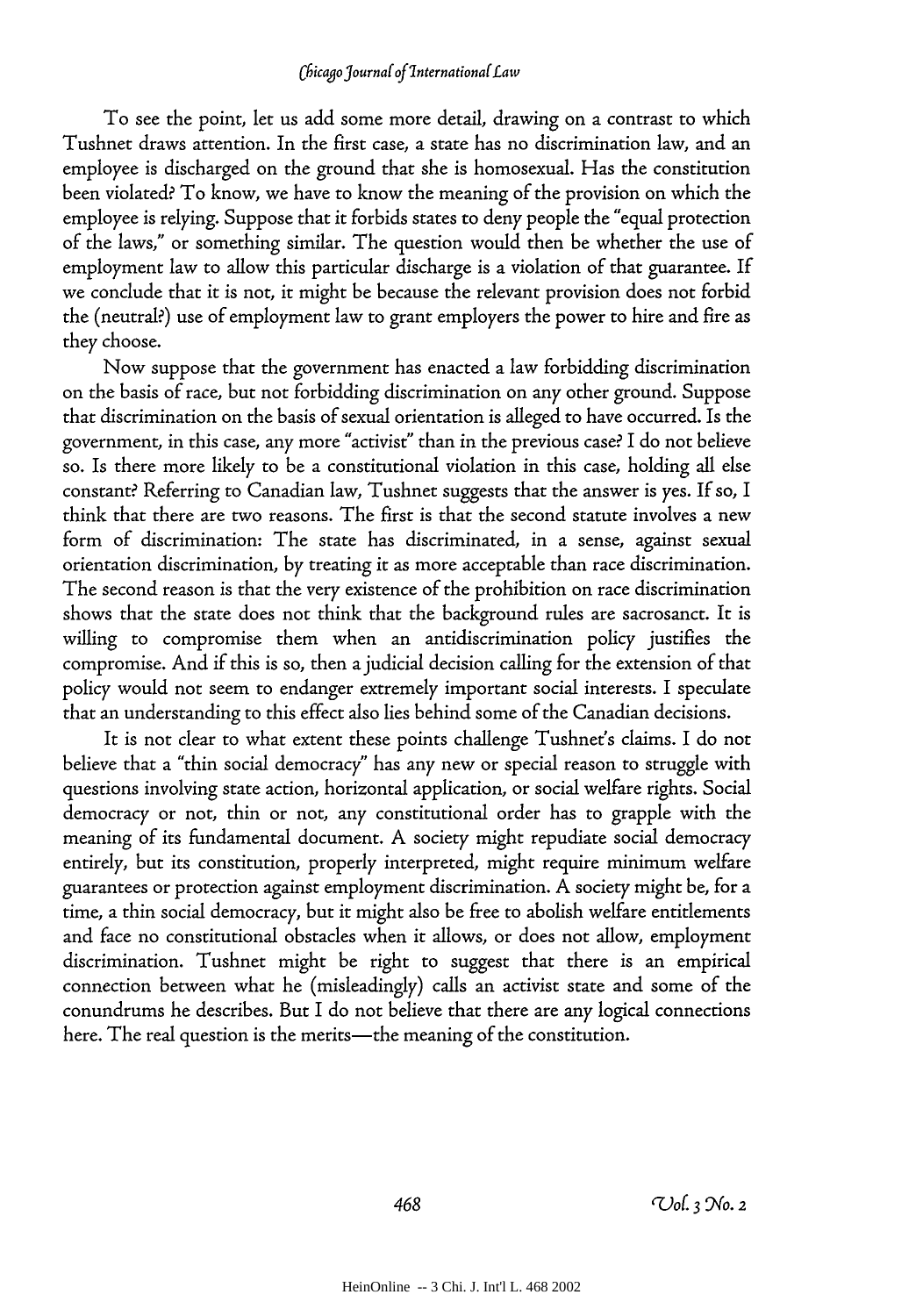One final point. In 1932, Franklin Delano Roosevelt emphasized that the exercise of property rights "might so interfere with the rights of the individual that the Government, without whose assistance the property rights could not exist, must intervene, not to destroy individualism, but to protect it." In this way, Roosevelt stressed the omnipresence of state action-the dependence of property rights on government, without whose assistance the property rights could not exist." I believe that Roosevelt's emphasis on this point helped pave the way toward his remarkable endorsement, in 1944, of a Second Bill of Rights, including a wide range of social and economic guarantees-an endorsement that helped in turn to influence the development of the Universal Declaration of Human Rights and dozens of constitutions all over the world. But to elaborate this claim would take me well beyond the present discussion. My principal submissions here are that state action is always present and that the constitutionality of the relevant action is a question on the merits—not to be obscured by asking whether a nation's statutory law is committed to social democracy.

<sup>5.</sup> Franklin D. Roosevelt, **1** *The Public Papers and Addresses of Franklin D. Roosevelt* 746 (Random House 1938) (Samuel I. Rosenman, comp).

<sup>6.</sup> Id.